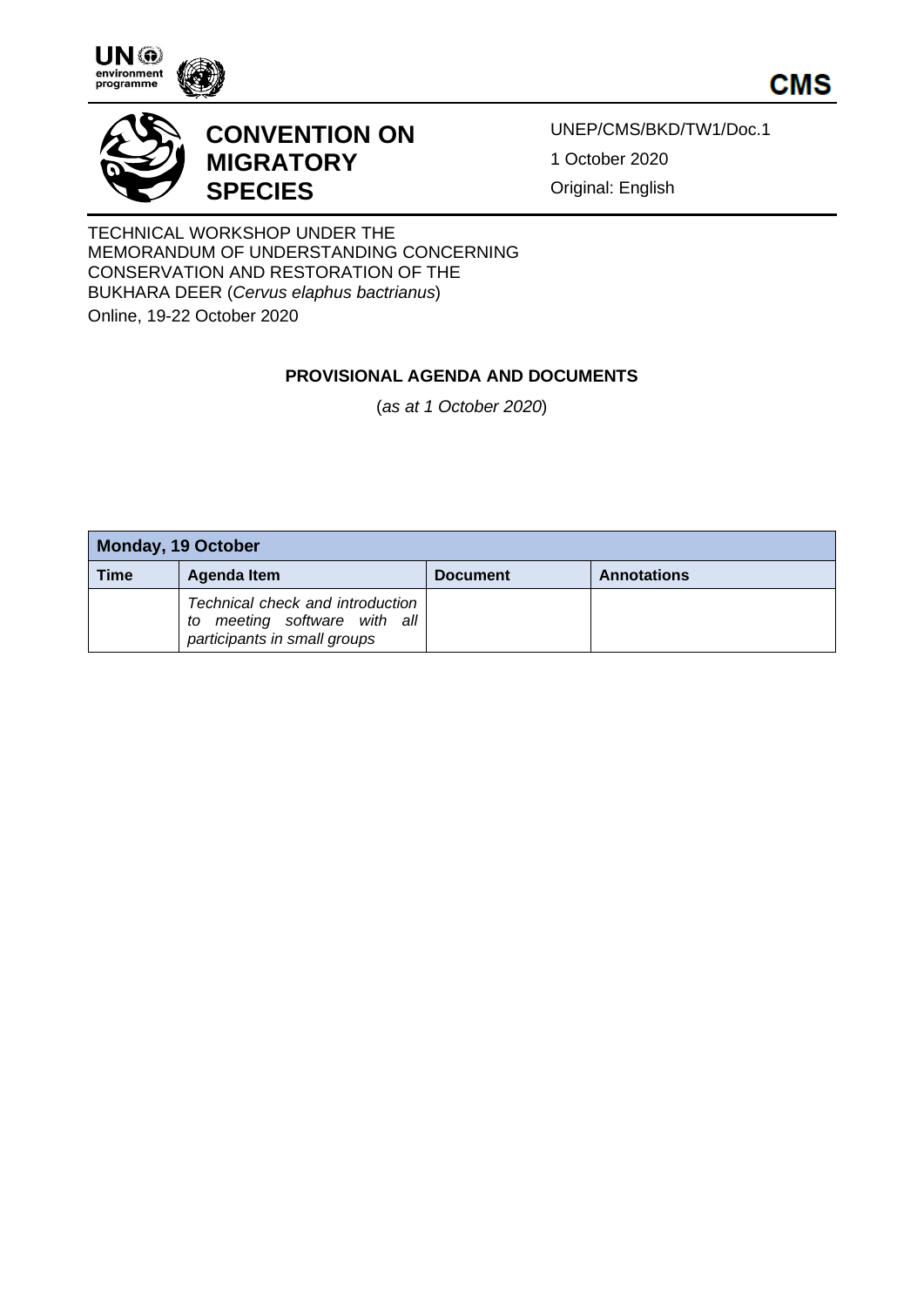| <b>Tuesday, 20 October</b>                                                                                                     |                                                                                                                                                                                                                                                                                |                                    |                                                                                                                                                                                                                                                                                                    |
|--------------------------------------------------------------------------------------------------------------------------------|--------------------------------------------------------------------------------------------------------------------------------------------------------------------------------------------------------------------------------------------------------------------------------|------------------------------------|----------------------------------------------------------------------------------------------------------------------------------------------------------------------------------------------------------------------------------------------------------------------------------------------------|
| <b>Time</b>                                                                                                                    | <b>Agenda Item</b>                                                                                                                                                                                                                                                             | <b>Document</b>                    | <b>Annotations</b>                                                                                                                                                                                                                                                                                 |
| $07:30 - 08:00$ (CET)<br>10:00 - 10:30 (Kabul)<br>10:30 - 11:00 (Ashgabat,<br>Dushanbe, Tashkent)<br>11:30 - 12:00 (Nursultan) | <b>Advance Connection</b>                                                                                                                                                                                                                                                      |                                    | All participants are asked on this day to log in at 7:30<br>CET for a coffee room chat, while checking video<br>and audio connections.<br>All documents tabled for discussion at the meeting<br>will be provided prior to the meeting to all<br>participants and are also available in English and |
|                                                                                                                                |                                                                                                                                                                                                                                                                                |                                    | Russian on the meeting website.                                                                                                                                                                                                                                                                    |
| $08:00 - 09:00$                                                                                                                | Opening of the Meeting<br>1.<br>Short<br>introduction<br>meeting<br>on<br>technicalities (BfN/INA)<br>Welcome remarks by Amy Fraenkel, CMS<br><b>Executive Secretary</b><br>Welcome remarks by Gisela Stolpe, Head of<br>INA/Vilm<br><b>Brief introduction of participants</b> |                                    | After short welcoming remarks, participants are<br>asked to introduce themselves.                                                                                                                                                                                                                  |
|                                                                                                                                | <b>Election of Chair</b><br>2.                                                                                                                                                                                                                                                 |                                    | The meeting is asked to elect a Chair and Vice-<br>Chair for the meeting.                                                                                                                                                                                                                          |
|                                                                                                                                | Objectives and modus operandi of the meeting<br>3.                                                                                                                                                                                                                             |                                    | The Secretariat will briefly introduce the meeting<br>objectives and the modus operandi.                                                                                                                                                                                                           |
|                                                                                                                                | 4. Adoption of the Agenda                                                                                                                                                                                                                                                      | Doc.1<br>Provisional<br>Agenda     | The meeting is asked to adopt the agenda.                                                                                                                                                                                                                                                          |
|                                                                                                                                | <b>Report of the Secretariat</b><br>5.                                                                                                                                                                                                                                         | Doc.2 Report of the<br>Secretariat | The Secretariat will introduce this document<br>followed by a discussion. The meeting is asked to<br>agree on the actions proposed in the document.                                                                                                                                                |
| $09:00 - 10:00$                                                                                                                | Reports on MOU Implementation<br>6.                                                                                                                                                                                                                                            | Inf.<br>National<br>Reports        | The four Signatory countries, Afghanistan and<br>cooperating NGOs are asked to report on the<br>implementation of the MOU since 2011, based on<br>the questions provided in advance by the<br>Secretariat.                                                                                         |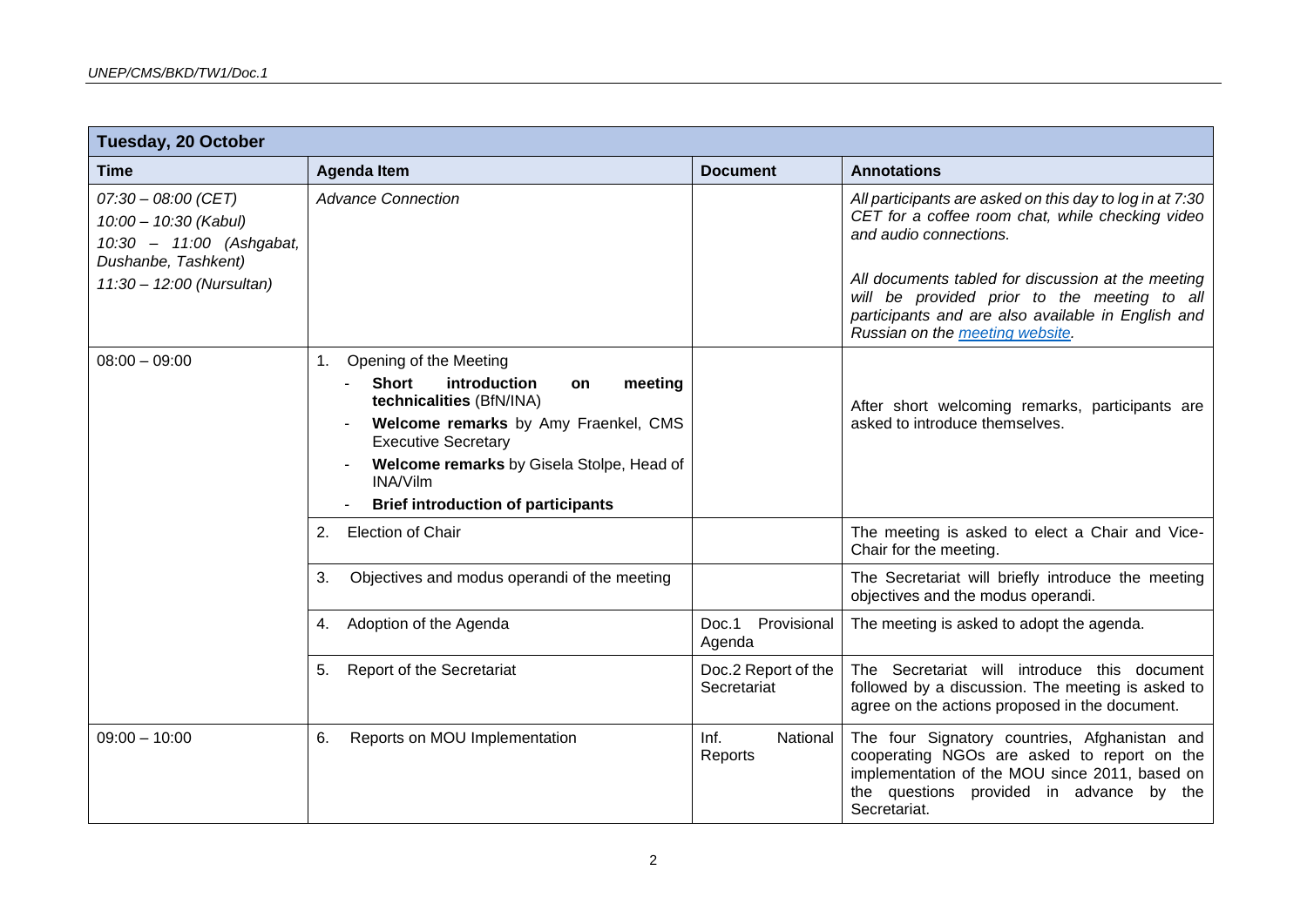## *UNEP/CMS/BKD/TW1/Doc.1*

| <b>Tuesday, 20 October</b> |                                                                           |                               |                                                                                                                                    |
|----------------------------|---------------------------------------------------------------------------|-------------------------------|------------------------------------------------------------------------------------------------------------------------------------|
| $10:00 - 10:45$            | <b>Break</b>                                                              |                               |                                                                                                                                    |
|                            | Virtual group picture                                                     |                               |                                                                                                                                    |
| $10:45 - 12:45$            | Update and review of the conservation status of<br>8.<br>the Bukhara Deer | Doc.3<br>Overview  <br>Report | Olga Pereladova (WWF Russia) will introduce the<br>document followed by a discussion. The meeting is<br>asked to adopt the report. |

| Wednesday, 21 October 2020 |                                                                           |                                                                                                     |                                                                                                                                                                                                                                                |
|----------------------------|---------------------------------------------------------------------------|-----------------------------------------------------------------------------------------------------|------------------------------------------------------------------------------------------------------------------------------------------------------------------------------------------------------------------------------------------------|
| <b>Time</b>                | <b>Agenda Item</b>                                                        | <b>Document</b>                                                                                     | <b>Annotations</b>                                                                                                                                                                                                                             |
| $07:30 - 08:00$            | <b>Advance Connection</b>                                                 |                                                                                                     | Session will be opened. Participants can log in<br>anytime between 07:30 and 08:00 CEST for a coffee<br>room chat, while checking video and audio<br>connections.                                                                              |
| $08:00 - 09:00$            | Opening of the Meeting<br>Summary of Day 1                                |                                                                                                     | The Secretariat will provide a brief summary of the<br>discussions so far.                                                                                                                                                                     |
|                            | Review of the Action Plan and the Draft Work<br>9.<br>Programme 2021-2026 | Doc.4 Review of<br>the Bukhara Deer<br><b>Action Plan</b><br>Doc. 5 Work<br>Programme 2021-<br>2026 | Olga Pereladova (WWF Russia) will introduce the<br>documents followed by a discussion.<br>The draft Work Programme 2021-2026 will be<br>shown on the screen and participants are asked to<br>discuss and agree on the document point by point. |
| $09:00 - 10:00$            | <b>Break</b>                                                              |                                                                                                     |                                                                                                                                                                                                                                                |
| 10:00-12:45                | Review of the draft Work Programme 2021-<br>2026 (continued)              | Doc. 5 Work<br>Programme 2021-<br>2026                                                              | The draft Work Programme 2021-2026 will be<br>shown on the screen and participants will be asked<br>to discuss and agree on the document point by<br>point.                                                                                    |